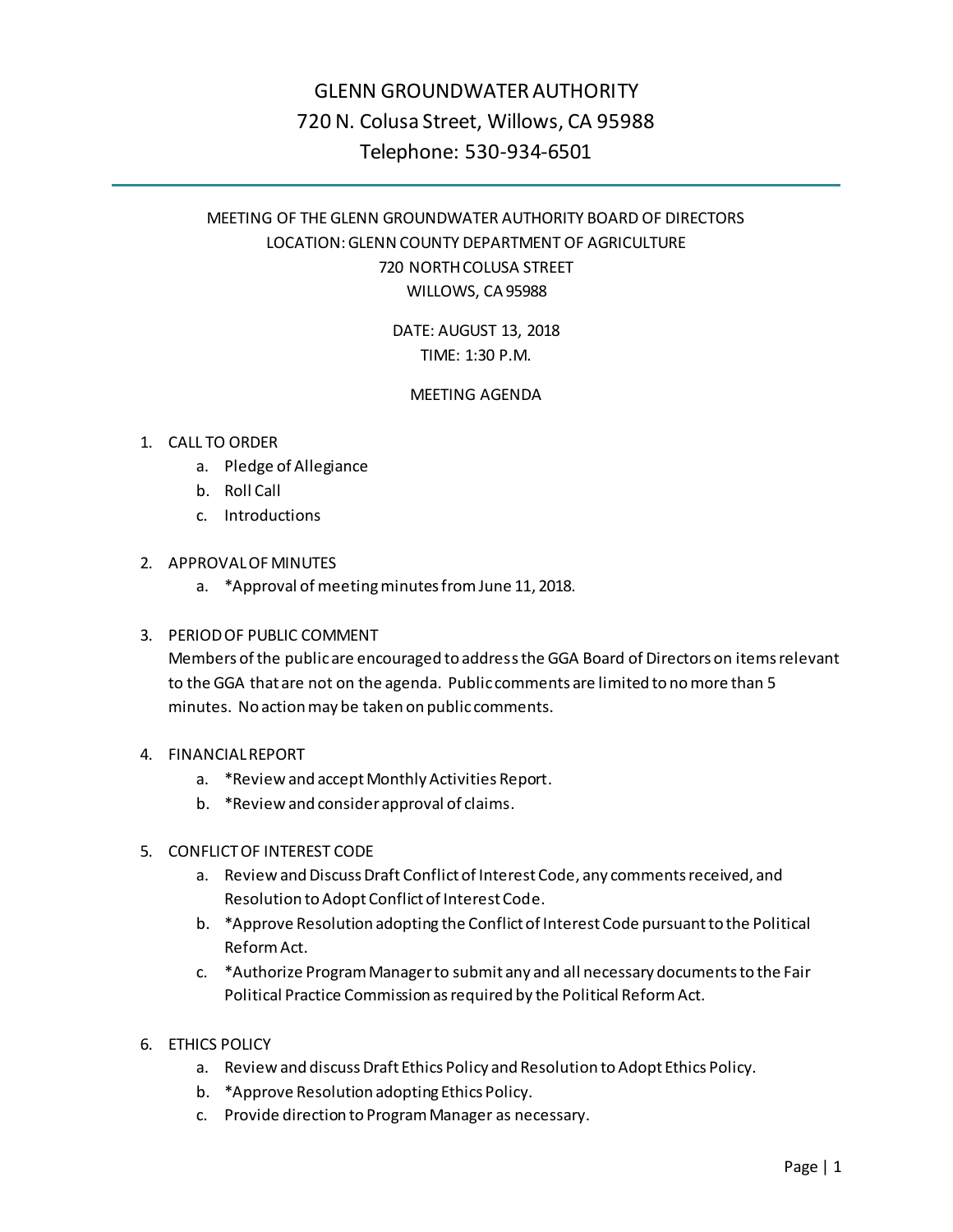#### 7. LONG-TERM FUNDING

- a. Review and hold discussion on long-term funding options.
- b. \*Select option to proceed with long-term funding plan.
- c. Discuss consultant needs for implementing chosen option.
- d. \*Authorize Executive Committee, or other committee, to develop and release a Request for Proposals for one or more consultants to facilitate preparation for and implementation of the chosen option.
- e. Provide additional direction to Program Manager, Legal Counsel, and/or committees as needed.
- 8. REQUEST FOR PROPOSALS TO PROVIDEANNUAL AUDIT SERVICES FOR FISCAL YEAR 2017/2018
	- a. Receive update on Audit Services RFP.
	- b. \*Approve process to review proposals submitted to provide annual audit services.
	- c. \*Authorize Executive Committee to serve as the Audit Services RFP selection committee.
- 9. DEPARTMENT OF WATER RESOURCES DRAFT 2018 SGMA BASIN PRIORITIZATION
	- a. \*Consider approving recommendation of the Executive Committee to submit a comment letter to the Department of Water Resources concerning the Draft 2018 SGMA Basin Prioritization.
	- b. Provide direction to Program Manager, Legal Counsel, and/or committees as needed.
- 10. REVIEW COMMITTEES AND REVISE AS NECESSARY
	- a. Review current committees and discuss need for any updates.
	- b. Assign new committees, update membership, and/or dissolve committees as needed.

### 11. PROGRAM MANAGER UPDATES

### 12. COMMITTEE UPDATES

- a. Executive Committee
	- i. CGA/GGA Joint Executive Committee
- b. CGA/GGA Technical Ad Hoc Committee
- c. HCM/Water Budget Selection Committee
- d. Stakeholder Engagement Committee
- e. Budget Ad Hoc Committee
- f. Basin Boundary Modification Ad Hoc Committee

### 13. MEMBER REPORTS AND COMMENTS

- 14. NEXT MEETING
- 15. ADJOURN

\*Indicates Action Item